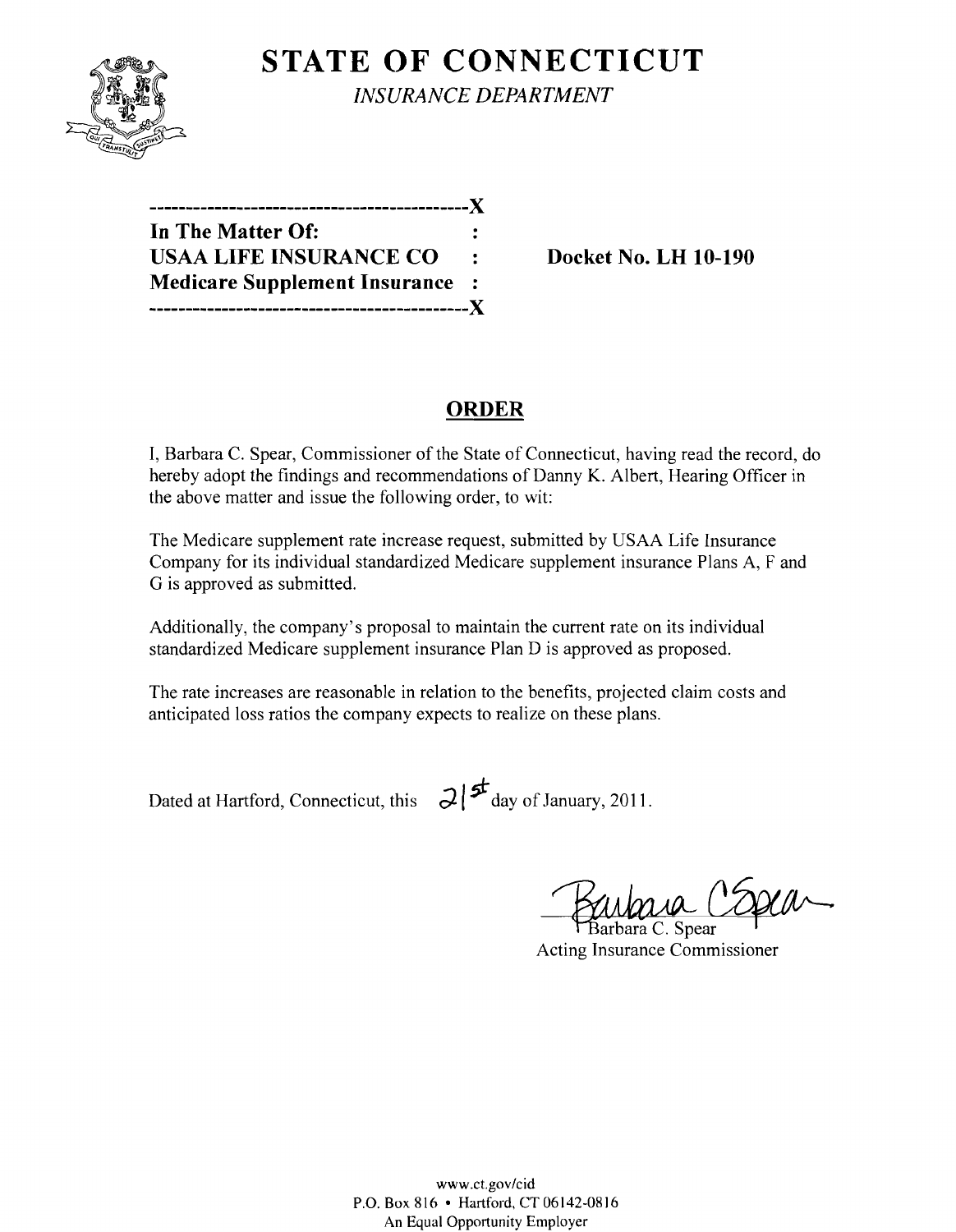

**STATE OF CONNECTICUT** *INSURANCE DEPARIMENT* 

**-----------------------------------------------){ In The Matter Of:**  USAA LIFE INSURANCE CO **Property** Contact No. LH 10-190 **Medicare Supplement Insurance -----------------------------------------------){** 

### **PROPOSED FINAL DECISION**

# **1. INTRODUCTION**

The Insurance Commissioner of the State of Connecticut is empowered to review rates charged for individual and group Medicare supplement policies sold to any resident of this State who is eligible for Medicare. The source for this regulatory authority is contained in Chapter 700c and Section 38a-495a of the Connecticut General Statutes.

After due notice, a hearing was held at the Insurance Department in Hartford on January 06, 2011 to consider whether or not the rate increase requested by USAA Life Insurance Company on its standardized Medicare supplement business should be approved.

No members from the general public attended the hearing.

No representatives from USAA Life Insurance Company attended the hearing.

The hearing was conducted in accordance with the requirements of Section 38a-474, Connecticut General Statutes, the Uniform Administrative Procedures Act, Chapter 54 of the Connecticut General Statutes, and the Insurance Department Rules of Practice, Section 38a-8-I et seq. of the Regulations of Connecticut State Agencies.

A Medicare supplement (or Medigap) policy is a private health insurance policy sold on an individual or group basis which provides benefits that are additional to the benefits provided by Medicare. For many years Medicare supplement policies have been highly regulated under both state and federal law to protect the interests of persons eligible for Medicare who depend on these policies to provide additional coverage for the costs of health care.

Effective December 1, 2005, Connecticut amended its program of standardized Medicare supplement policies in accordance with Section 38a-495a of the Connecticut General Statutes, and Sections 38a-495a-I through 38a-495a-21 of the Regulations of Connecticut Agencies. This program, which conforms to federal requirements, provides that all insurers offering Medicare supplement policies for sale in the state must offer the basic "core" package of benefits known as Plan A. Insurers may also offer anyone or more of eleven other plans (Plans B through L).

> www.ct.gov/cid P.O. Box 816 • Hartford. CT 06142-0816 An Equal Opportunity Employer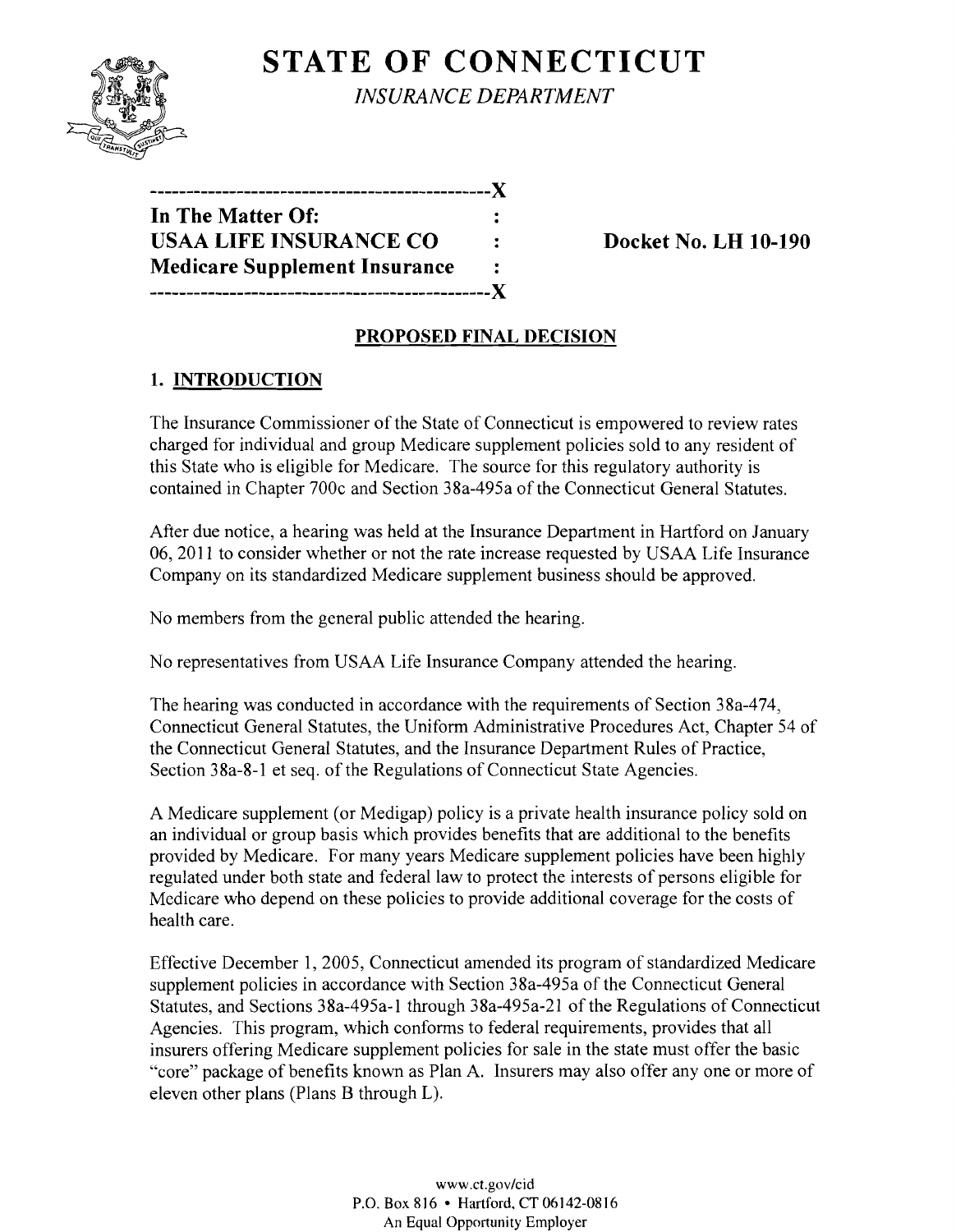Effective January 1, 2006, in accordance with Section 38a-495c of the Connecticut General Statutes (as amended by Public Act 05-20) premiums for all Medicare supplement policies in the state must use community rating. Rates for Plans A through L must be computed without regard to age, gender, previous claims history or the medical condition of any person covered by a Medicare supplement policy or certificate.

The statute provides that coverage under Plan A through L may not be denied on the basis of age, gender, previous claims history or the medical condition of any covered person. Insurers may exclude benefits for losses incurred within six months from the effective date of coverage based on a pre-existing condition.

Effective October 1, 1998, carriers that offer Plan B or Plan C must make these plans as well as Plan A, available to all persons eligible for Medicare by reason of disability.

Insurers must also make the necessary arrangements to receive notice of all claims paid by Medicare for their insureds so that supplemental benefits can be computed and paid without requiring insureds to file claim forms for such benefits. This process of direct notice and automatic claims payment is commonly referred to as "piggybacking" or "crossover".

Sections 38a-495 and 38a-522 of the Connecticut General Statutes, and Section 38a-495a-10 of the Regulations of Connecticut Agencies, state that individual and group Medicare supplement policies must have anticipated loss ratios of 65% and 75%, respectively. Under Sections 38a-495-7 and 38a-495a-1O of the Regulations of Connecticut Agencies, filings for rate increases must demonstrate that actual and expected losses in relation to premiums meet these standards, and anticipated loss ratios for the entire future period for which the requested premiums are calculated to provide coverage must be expected to equal or exceed the appropriate loss ratio standard.

Section 38a-473 of the Connecticut General Statutes provides that no insurer may incorporate in its rates for Medicare supplement policies factors for expenses that exceed 150% of the average expense ratio for that insurer's entire written premium for all lines of health insurance for the previous calendar year.

#### II. **FINDING OF FACT**

After reviewing the exhibits entered into the record of this proceeding, and utilizing the experience, technical competence and specialized knowledge of the Insurance Department, the undersigned makes the following findings of fact:

- 1. USAA Life Insurance Company has requested a 15% rate increase on its individual standardized Medicare supplement insurance Plan A, a 9% increase for Plan F and an 8% increase for Plan G. USAA Life is also proposing no rate change for Plan D.
- 2. In-force policy counts as of  $9/10$ :

| Plan  | Connecticut | Nationwide |
|-------|-------------|------------|
| A     | 45          | 2,264      |
| D     | 212         | 6,525      |
| F     | 1,557       | 54,756     |
| G     | 652         | 6,777      |
| Total | 2,466       | 70,322     |